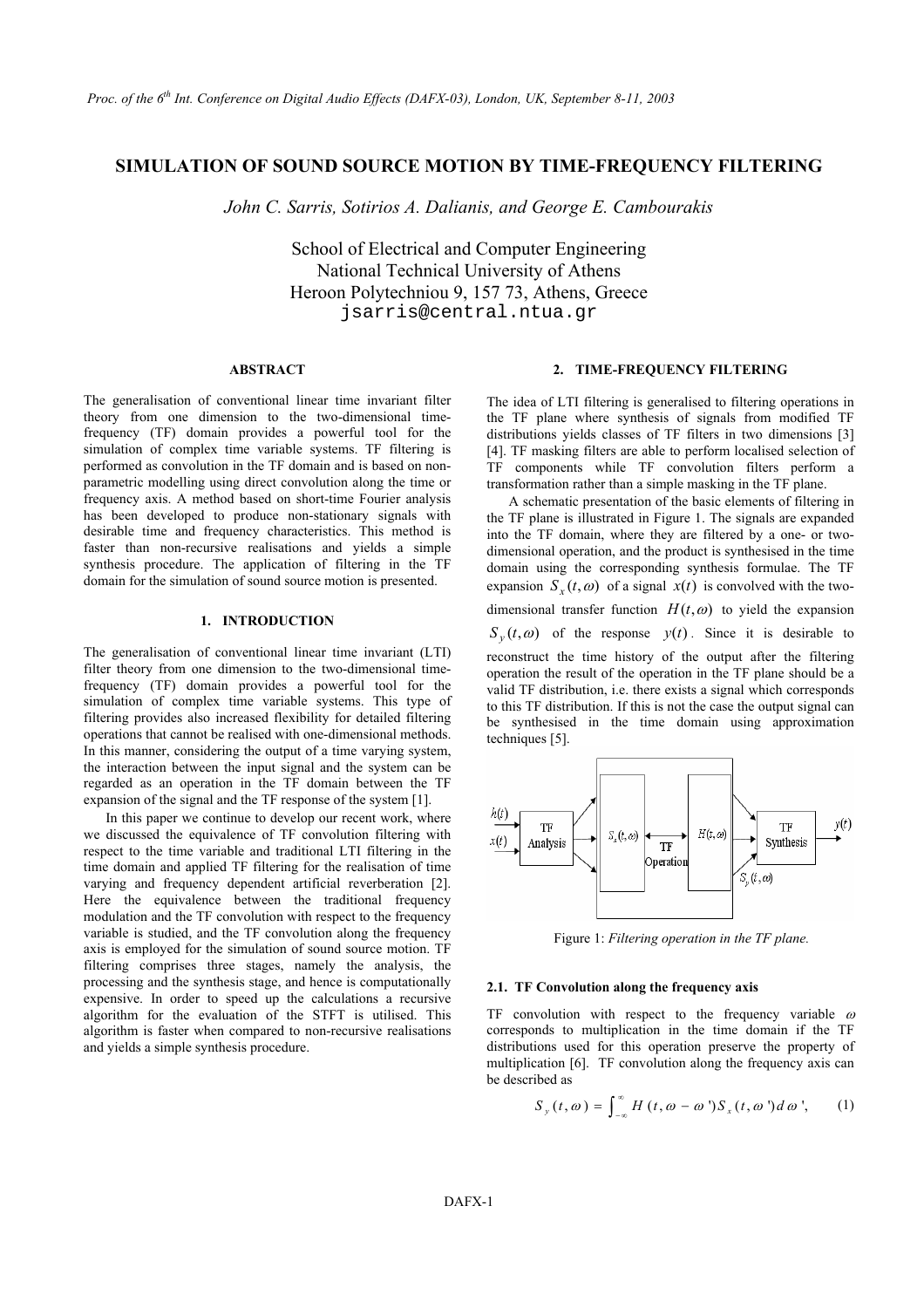where the time histories of the input signal and the system's impulse response are related in the time domain by the product  $y(t) = h(t)x(t)$  and in the frequency domain by the convolution  $Y(\omega) = H(\omega) * X(\omega)$ .

Thus TF convolution along the frequency axis can be implemented as filtering of the time-frequency decomposition of the input signal  $x(t)$  for every time instant  $t_i$ , as shown in Figure 2. If the TF distribution used for the operation satisfies the property of multiplication and the distributions involved in the operation are valid, then the product of the TF operation is also valid.



Figure 2: *TF convolution along the frequency axis.* 

## **3. IMPLEMENTATION OF TIME-FREQUENCY FILTERS**

TF filtering operation is computationally expensive since it requires the evaluation of the decompositions of the input signal, the system response and the inverse transform of the resulting distribution. In order to accelerate the computation a recursive algorithm for the evaluation of the STFT is employed. The particular algorithm is faster compared to non-recursive realisations, is well suited for real-time applications and yields a simple synthesis procedure.

### **3.1. Recursive Implementation of the STFT**

Many different proposals have appeared in the literature concerning the recursive evaluation of TF distributions [7] [8] [9]. The recursive implementation of the STFT used in this work is based on the notion of the running z-transform that is defined as the short time z-transform of a delayed signal [10]. For a sequence  $x(n)$ , the running z-transform is

$$
\Phi(n, z) = \sum_{k=0}^{N-1} x(n-k) z^{-k}.
$$
 (2)

For a fixed *n*,  $\Phi(n, z)$  is the z-transform in the variable *k* of the segment  $x(n-k)$ ,  $0 \le k \le N-1$  of  $x(n)$ . The inversion formula, considering evaluation on the unit circle, is

$$
x(n) = \frac{1}{N} \sum_{m=0}^{N-1} \Phi(n, w^{-m}),
$$
 (3)

where  $w = e^{j\frac{2\pi}{N}}$ . Using this definition it is easy to recognise in the running z-transform the sampled version of the Fourier transform of a delayed sequence  $x(n-k)$ ,  $0 \le k \le N-1$ . For simplicity the above formulation assumes a rectangular window function applied to the signal. By substituting  $k+1 = p$  in (2) one obtains

$$
\Phi(n-1, z) = z \sum_{p=1}^{N} x(n-p) z^{-p}
$$
 (4)

and it follows that the function  $\Phi(n, w<sup>-m</sup>)$  satisfies the first order recursion equation

$$
\Phi(n, z) - z^{-1} \Phi(n-1, z) = x(n) - z^{-N} x(n - N).
$$
 (5)

By evaluating the running z-transform on the unit circle, i.e.  $z = w^{-m}$  the function  $\Phi(n, w^{-m})$  has the simple recursive form

$$
\Phi(n, w^{-m}) - w^{m} \Phi(n-1, w^{-m}) = x(n) - x(n-N).
$$
 (6)

This defines a discrete recursive system with input  $x(n)$ , output  $\Phi(n, w^{-m})$  and system function

$$
S(m, z) = \frac{1 - z^{-N}}{1 - w^m z^{-1}}.
$$
 (7)

The system consists of a shift register with output  $x(n-N)$ , a delay element and a multiplier, as illustrated in Figure 3. Connecting *N* such systems together in parallel results in a running Discrete Fourier Series (DFS) spectrum analyser that has a filter bank structure, as shown in Figure 4. Prior to reconstructing the signal from its Fourier series expansion, it is possible to filter the TF coefficients according to a time variable system function implementing non-stationary TF convolution filtering.



Figure 3: *Elementary filter structure.* 



Figure 4: *Recursive DFS analyser.* 

### **4. SIMULATION RESULTS**

The Doppler effect is associated with the shift in frequency and wavelength of waves that results from the relative motion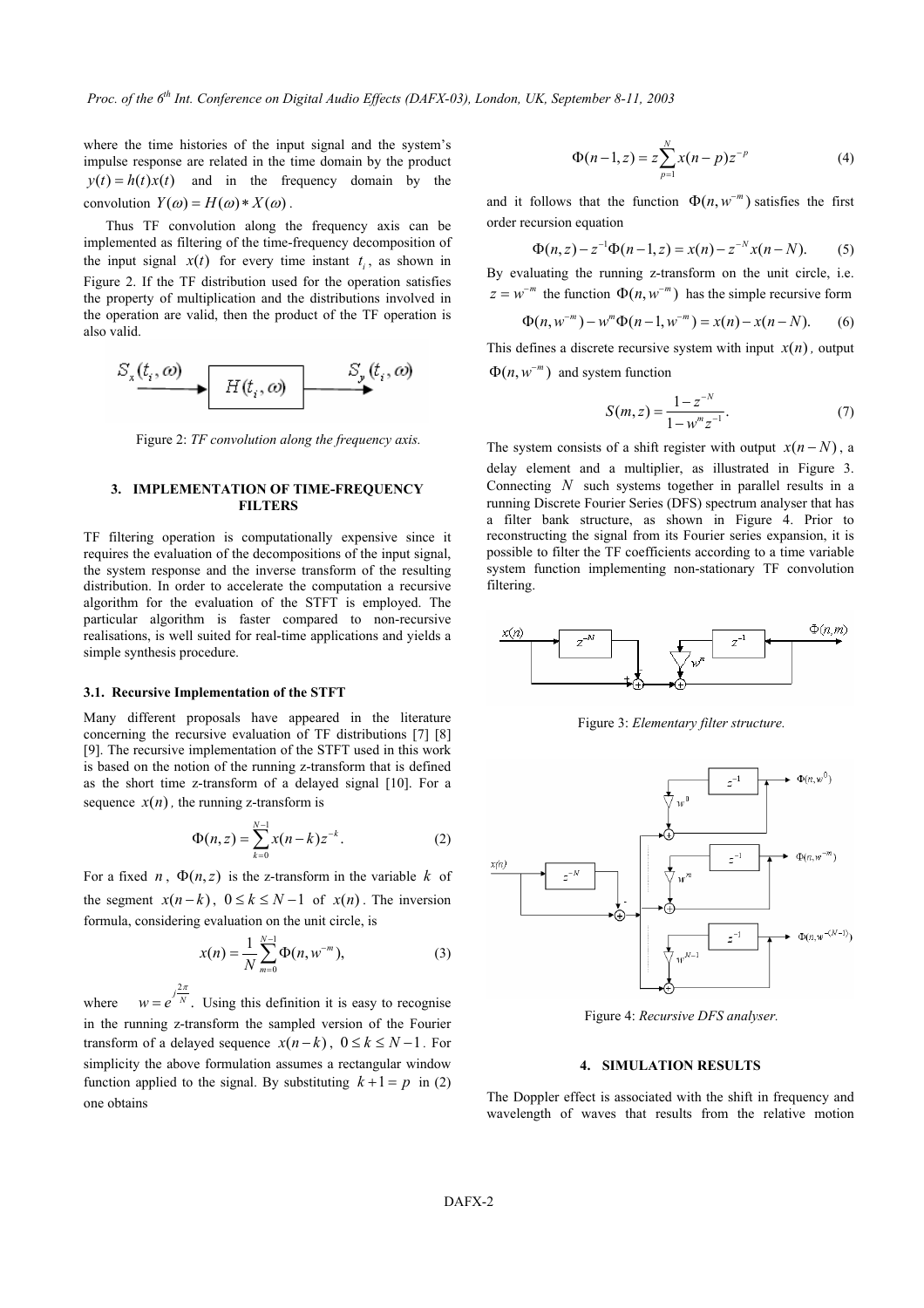between a sound source and a receiver. Thus reproduction of sound source motion derives from controlling frequency characteristics with time. In the context of TF filtering the Doppler effect can be implemented by TF convolution along the frequency axis. A signal whose frequency content undergoes a Doppler shift is expressed as

$$
x_D(t) = x(t)e^{\varphi(t,\omega)},\tag{8}
$$

where  $\varphi(t, \omega)$  is complex. Considering for example  $\varphi(t, \omega) = ipt$  then from (8) it is evident that the frequency content of the signal  $x(t)$  has been shifted by *p* rad/s. The advantage of employing TF filtering is that  $\varphi(t, \omega)$  is a function of both time and frequency and thus the frequency shift can be time dependent.

For a discrete implementation of the TF convolution along the frequency axis the infinite integration of (1) has to be replaced by a finite summation. Thus the discrete realisation of the TF filtering along the frequency axis is expressed as

$$
S_{y}(n,m) = \sum_{m'=0}^{M-1} S_{h}(n,m-m')S_{x}(n,m'), \qquad (9)
$$

where  $S_{v}$ ,  $S_{r}$  represent the TF expansion of the output and input signal respectively and  $S_h$  represents the two dimensional transfer function of the system. The size of the discrete TF matrices may be arbitrary concerning the frequency axis and hence the product will be of size  $2M - 1$  where *M* is the frequency resolution of the input signal and the system's transfer function. It is noted that the length of the result is not the same as the resolution of the convolved decompositions. For a valid operation the resolution of the system's response TF decomposition has to be the same as the resolution of the input decomposition.

As an application case a sinusoidal two component signal is filtered according to (9) by a system that corresponds to a variable filter whose frequency response is higher as time increases. The TF decompositions of the original signal and the system's response are obtained using the running DFS analyser and are illustrated in Figure 5 and 6 respectively. The response of the system was designed by specifying its instantaneous frequency to follow the function shown in Figure 7.



Figure 5: *TF expansion of input signal.*

For the implementation of TF convolution along the frequency axis in case of real signals the direction of convolution has to be considered since repositioning of the frequency energy may destroy the symmetric structure of the spectrum. Thus the TF convolution is performed first up to the folding frequency and then in the opposite direction from the sampling frequency to the folding frequency. For the present example however the analytic representations of the signals were used and thus the operation was only applied in a single direction up to the folding frequency. In order to study the equivalence of TF filtering along the frequency axis and traditional modulation the result of the TF filtering is transformed to the time domain and it is compared with the time series obtained from the modulation operation in the time domain. For the shake of clarity in Figure 8 the detailed comparison between segments of the two time series is presented. It is interesting to observe that the signal corresponding to TF filtering follows the signal corresponding to conventional frequency modulation. The small difference in the amplitude of the two signals is due to the discretisation of the time and frequency variables. The spectral content of the two signals is the same as can be seen from their TF representations shown in Figure 9 and 10 respectively. The fuzzy structure of the initial part of the TF representations is due to the recursive structure of the algorithm for the evaluation of the STFT.



Figure 6: *TF expansion of system's response.* 



Figure 7: *Instantaneous frequency of system's response.*